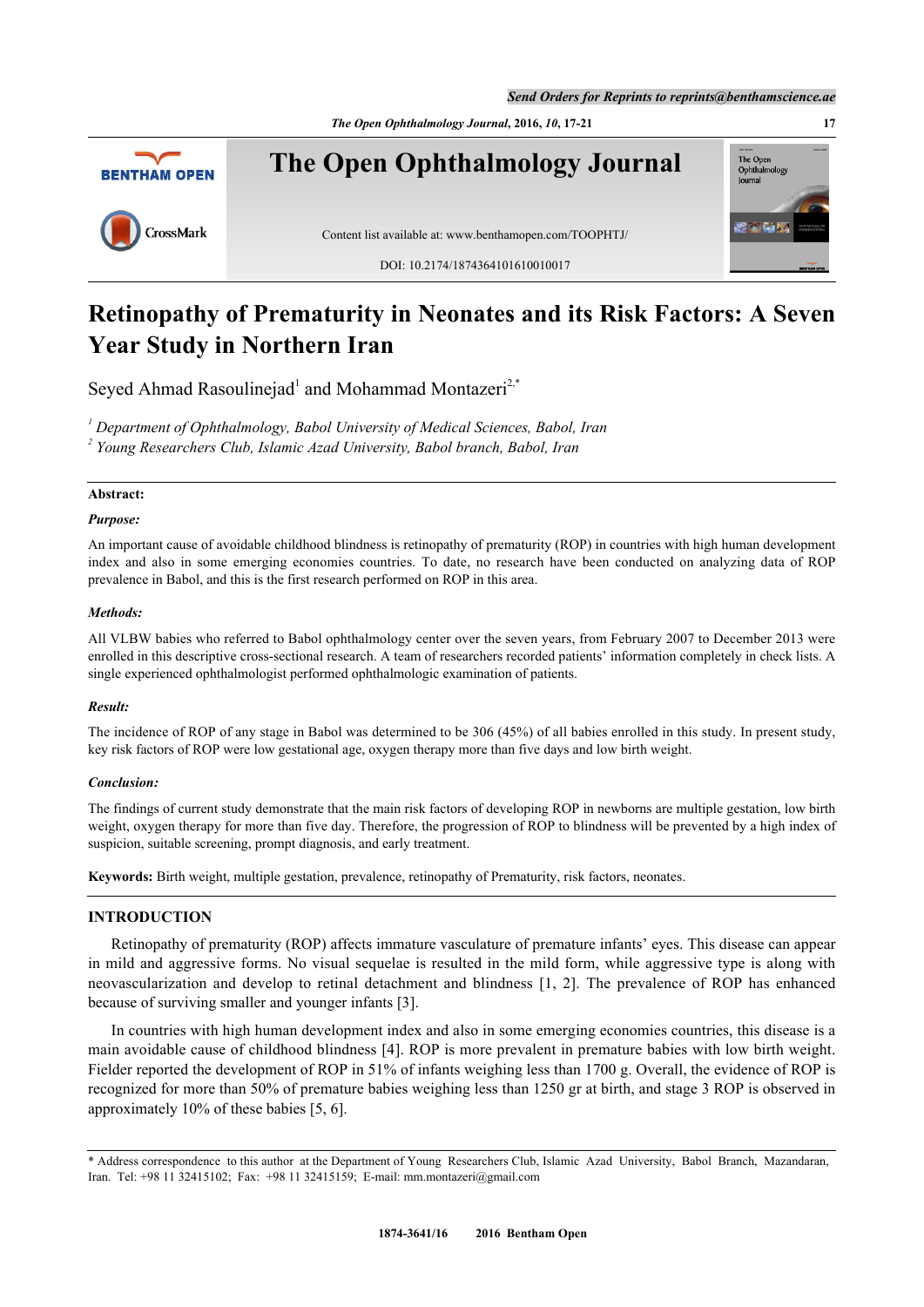On average, 500-700 cases of blindness as a result of ROP are annually reported among American newborns. This can be stated as 30,000 life years of vision in terms of life years of blindness. 2100 newborns will annually be affected by cicatricial sequel such as myopia, blindness, strabismus, and late-onset retinal detachment [[7](#page-3-6) - [9](#page-3-7)]. The thumb rule is that several types of strabismus or refractive error will progress in about 20% of all premature newborns by 3 years of age [[10\]](#page-3-8). For this reason, babies younger than 32 weeks or less than 1500 gr are given follow-up care every 6 months, regardless not or whether ROP is present [\[5](#page-3-4), [11](#page-3-9)].

Low GA, low BW, sex, oxygen therapy, intra ventricular hemorrhage (IVH), phototherapy and blood transfusion are known as risk factors of this disease [[12\]](#page-3-10).

There has been no research until now to analyze data of ROP incidence in north of Iran. Accordingly, this is the first research conducted on ROP prevalence in Babol, which is one of the deprived and developing provinces in north Iran.

#### **MATERIALS AND METHODOLOGY**

All very low birth weight (VLBW) babies referred to Babol ophthalmology center over the seven years from February 2007 to December 2013 were entered in this descriptive cross-sectional research. The study obtained ethics approval from the Ethics Committee of Babol University of Medical Sciences. Easy sampling method is used to select the patients in this study. Babies who died before a retinal examination were omitted from the study.

Unlike most international guidelines, newborns with a gestational age less than 36 weeks and 2500g birth weight (BW) were not omitted from the study as there is no screening criteria for ROP in Iran. All information corresponding to sex, gestational age (GA), birth weight, presence of respiratory distress syndrome (RDS), delivery type, oxygen therapy and sepsis were recorded by a team of scientists in a check list. A single experienced ophthalmologist performed ophthalmologic examination of patients.

T-test was applied to perform a comparison between two groups in the terms of the GA, BW, infant's age at examination and oxygen therapy. The comparison of categorical and qualitative variables including sepsis, oxygen therapy, etc. in groups was performed using chi-square test. In order to identify the probability of ROP in study groups, odds ratio (OR) was obtained by using logistic regression statistic tests. SPSS software (Version 21) was used to analysis all data. A P value  $< 0.05$  was considered statistically significant.

## **RESULT**

During the study, 680 of 865 VLBW newborns who were referred were followed up for ROP development. 425 (62.5%) males and 255 (37.5%) females were involved in ROP group. Table **[1](#page-1-0)** shows the average birth weight was  $1713.9 \pm 416.7$  grams and the average gestational age was  $31.45 \pm 2.21$  weeks (7% was 25-28 week, 55% was 29-32 week and 38% was more than 32 week).

The overall incidence of ROP in any stage was 306 (45%) among babies who referred to Babol ophthalmology center. Of 306 subjects, 52 (16.99%) subjects were in stage I of ROP, 193 (63.07%) subjects were in stage II and 61  $(19.93\%)$  subjects were in stage III or III<sup>+</sup>.

| Characteristic                                                      | No $(N\% )$                                |  |  |
|---------------------------------------------------------------------|--------------------------------------------|--|--|
| <b>Sex</b><br>Male<br>Female                                        | 425 (62.5%)<br>255(37.5%)                  |  |  |
| Mean birth weight (gr)                                              | $1713.9 \pm 416.7$                         |  |  |
| Birth weight(groups)<br>500-1000<br>1001-1500<br>1501-2000<br>>2000 | 48(7%)<br>197(29%)<br>292(43%)<br>143(21%) |  |  |
| Gestational age<br>$25 - 28$<br>29-32<br>>32                        | 48(7%)<br>374(55%)<br>258(38%)             |  |  |
| Delivery type<br><b>NVD</b><br><b>CS</b>                            | 201(29.5%)<br>479(70.5%)                   |  |  |

<span id="page-1-0"></span>**Table 1. Demographic and perinatal characteristics of the study neonates.**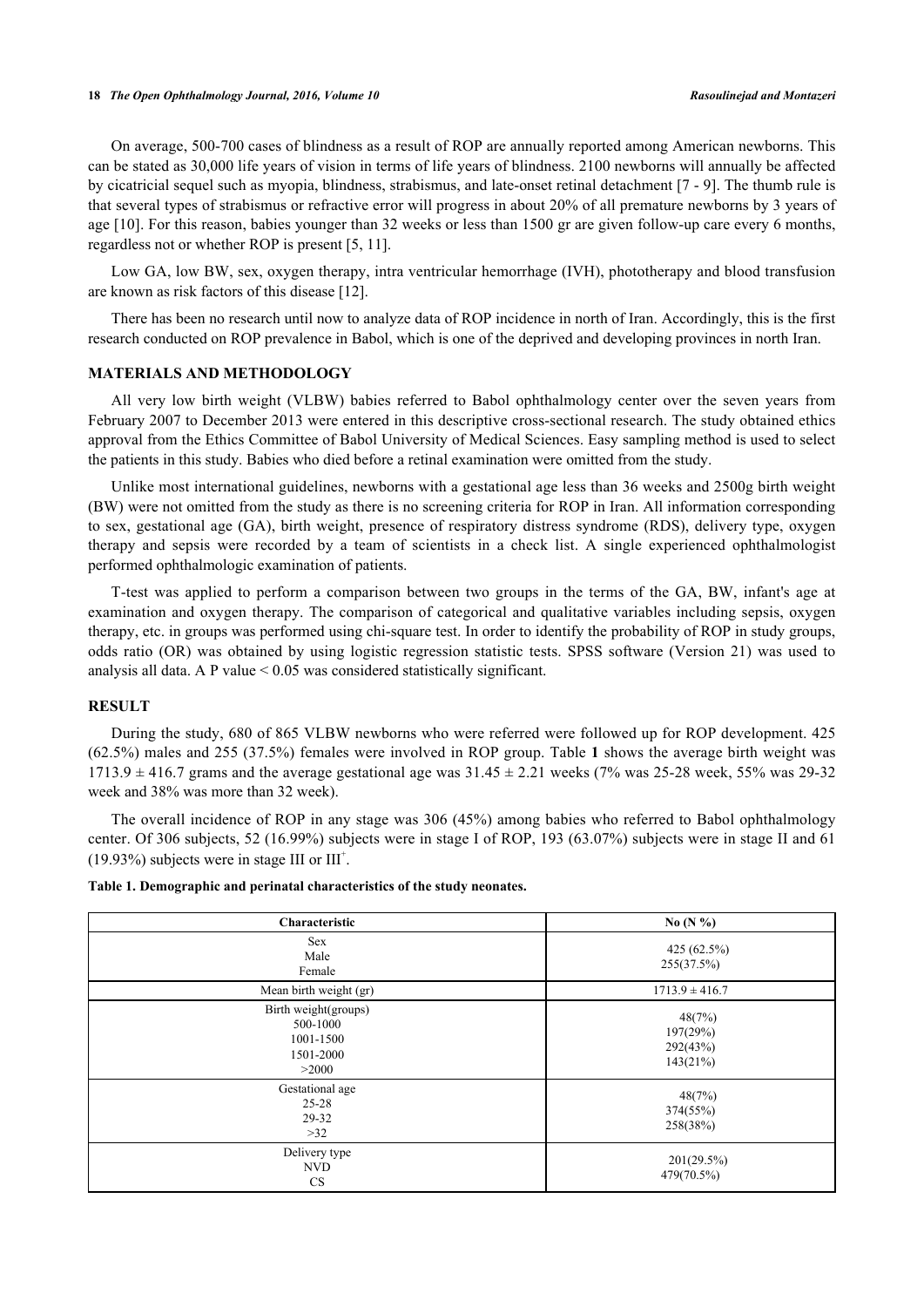| (Table 3) contd |  |
|-----------------|--|

| Characteristic                        | No $(N\%)$               |  |  |
|---------------------------------------|--------------------------|--|--|
| <b>RDS</b><br>Yes<br>N <sub>0</sub>   | 524(77%)<br>156(23%)     |  |  |
| Sepsis<br>Yes<br>N <sub>o</sub>       | 113(16.7%)<br>567(83.3%) |  |  |
| Mean duration of oxygen therapy (day) | $5.21 \pm 2.45$          |  |  |

Table **[2](#page-2-0)** shows the results of logistic regression for all independent variables. There was a significant relationship between GA of 32 weeks or less and ROP (P<0.001).

Furthermore, it was observed that babies with BW of less than 1500 g are 3.5 times more at risk for ROP compared to babies with 1500g or more. A significant relationship was observe between sepsis and ROP (P<0.001).

<span id="page-2-0"></span>**Table 2. Simple regression analysis results for ROP.**

| <b>Characteristic</b>      |                   | <b>ROP</b><br>$N(\%)$                      | No ROP<br>$N(\%)$                | <b>OR</b> | $\mathbf{C}$    | <b>P-Value</b> |
|----------------------------|-------------------|--------------------------------------------|----------------------------------|-----------|-----------------|----------------|
| <b>Sex</b>                 | Male              | 211(69%)                                   | 214(57.2%)                       | 0.787     | 0.034-1.78      | 0.50           |
|                            | Female            | 95(31%)                                    | $160(42.8\%)$                    |           |                 |                |
| <b>GA</b>                  | $<$ 32W           | 141(46%)                                   | 71(19%)                          |           | 1.237-6.862     | 0.01           |
|                            | $\geq$ 32w        | 165(54%)                                   | 303(81%)                         | 2.913     |                 |                |
| Oxygen therapy<br>$>5$ day | Yes               | 267(87.2%)                                 | 245(65.5%)                       | 1.793     | $0.629 - 5.110$ | 0/32           |
|                            | No                | 39(12.8%)                                  | 129(34.5%)                       |           |                 |                |
| <b>RDS</b>                 | Yes               | 141(46%)                                   | 183(49%)                         | 0.853     | 0.380-1.913     | 0/87           |
|                            | N <sub>o</sub>    | 165(54%)                                   | 191(51%)                         |           |                 |                |
| Sepsis                     | <b>Yes</b>        | 65(21%)                                    | $41(10\%)$                       | 2.889     | 1.093-7.633     | 0.04           |
|                            | N <sub>o</sub>    | 241(79%)                                   | 333(90%)                         |           |                 |                |
| Birth weight(gram)         | $<$ 1500gr        | 133(43.5%)                                 | $83(22.1\%)$                     |           | 1.415-8.719     | 0.007          |
|                            | $1500$ gr $\leq$  | $173(56.5\%)$                              | 291(77.9%)                       | 3.512     |                 |                |
| ROP stage                  | $\mathbf{I}$<br>Ш | 52(16.99%)<br>193(63.07%)<br>$61(19.93\%)$ | $0(0\%)$<br>$0(0\%)$<br>$0(0\%)$ | 2.713     | 1.123-7.766     | 0.001          |

In ROP group, the mean oxygen therapy was  $7.12 \pm 4.32$  day and this value in healthy group was  $3.23 \pm 2.18$  day. Thus, there is no significant relationship between oxygen therapy with ROP (P>0.05).

### **DISCUSSION**

In current study, the incidence of ROP in any stage, from February 2007 to December 2013 was 306 (45%) among babies referred to Babol ophthalmology center. ROP is considered as an important avoidable cause of blindness in children in countries with high human development index and also in some emerging economies countries [\[4](#page-3-3)]. One country is different from another one in terms of the ROP prevalence depending on birth weights, gestational age, and risk factors. Three epidemics have been reported since 1942 after recognizing ROP: The first epidemic was during 1940-1945 when oxygen therapy was recognized as the main reason; the next one occurred between 1960-1970 due to developing neonatal care in industrial countries that enhanced survival of babies with ELBW; and the last one from 1980 until now because of increasing the survival of preterm babies with gestational age more than 32 weeks and a birth weight greater than 1500 grams using the newborn care accessible in developing countries with limited resources [[13](#page-4-0), [14\]](#page-4-1).

The ROP rate in the current study was 45 %, which was higher as compared to available literature in this context including 32.4 % in Pakistan [[15\]](#page-4-2), 29.5 % in Tehran [\[16\]](#page-4-3), 29.2 % in Singapore [[18\]](#page-4-4), 29 % in Kerman (southern Iran) [\[19](#page-4-5)], and 10.45 % in the United States [[17](#page-4-6)]. Moreover, Sabzehi *et al.* [[20\]](#page-4-7) reported that the ROP incidence in Tehran was 17.4 % in 3 years study. In another study conducted by Mousavi *et al*. [[21](#page-4-8)], the prevalence of ROP in Farabi hospital of Tehran was 34.4% in 4 years. Furthermore, the ROP prevalence was reported 37.1% by Mutlu *et al.* [[22\]](#page-4-9).

The outstanding risk factors for ROP have been addressed in this study; our findings are in a good accordance with those obtained from other studies. it was found that multiple gestations is an independent risk factor in progression of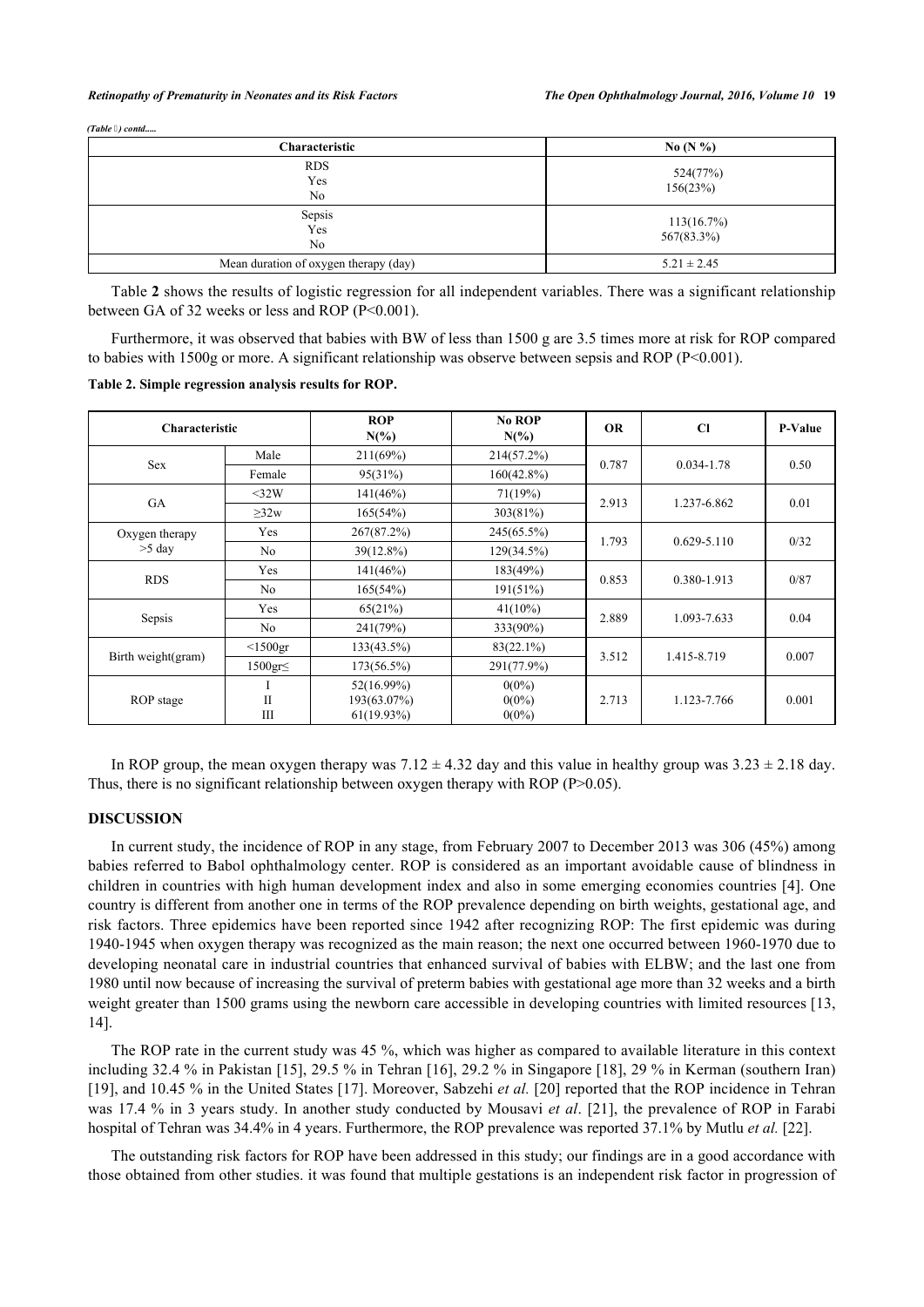ROP in studied subjects as well as the results of Blumenfield's study, although there was no difference between the ROP severity for children of a multiple gestation and infants of singletons [[23](#page-4-10)]. In a research conducted by Riazi-Esfahani *et al*. [\[24](#page-4-11)], there was observed no significant difference in the rate or severity of ROP between babies of a multiple gestation and singletons unlike the study of Dos Santos Motta *et al*.[[25\]](#page-4-12) on 26 cases in which multiple gestation was considered as a risk factor for progression and severity of ROP.

It was found that oxygen therapy duration is an independent risk factor for ROP that was  $> 40$  days,  $> 30$  days,  $>$ seven days and > five days in the studied of Niwald *et al*. [\[26](#page-4-13)], Pinheiro *et al*. [\[27](#page-4-14)], Hakeem *et al*. [\[28\]](#page-4-15) and present study, respectively.

#### **CONCLUSION**

The findings of current study demonstrate that the main risk factors for infants to develop ROP are multiple gestation, low birth weight, oxygen therapy for more than five days. Therefore, the progressing ROP to blindness will be prevented with a high index of suspicion, apposite screening, rapid diagnosis, and early treatment.

#### **CONFLICT OF INTEREST**

The authors confirm that this article content has no conflict of interest.

## **ACKNOWLEDGEMENTS**

Declared none.

### **REFERENCES**

<span id="page-3-0"></span>[1] American Academy of Pediatrics (Section on Ophthalmology). Screening examination of premature infants for retinopathy of prematurity. Pediatrics 2001; 108(3): 809-11.

[\[http://dx.doi.org/10.1542/peds.108.3.809](http://dx.doi.org/10.1542/peds.108.3.809)] [PMID: [11533356](http://www.ncbi.nlm.nih.gov/pubmed/11533356)]

- <span id="page-3-1"></span>[2] American Academy of Pediatrics (Section on Ophthalmology); American Academy of Ophthalmology; American Association for Pediatric Ophthalmology and Strabismus. Screening examination of premature infants for retinopathy of prematurity. Pediatrics 2006; 117(2): 572-6. [\[http://dx.doi.org/10.1542/peds.2005-2749](http://dx.doi.org/10.1542/peds.2005-2749)] [PMID: [16452383\]](http://www.ncbi.nlm.nih.gov/pubmed/16452383)
- <span id="page-3-2"></span>[3] Phelps D. Retinopathy of prematurity. In: Fanaroff A, Martin R, Eds. Neonatal-Perinatal medicine. Philadelphia, PA: Saunders Elsevier 2011; pp. 1764-70.
- <span id="page-3-3"></span>[4] Filho FJB, Eckert GU, Procianoy L, Barros CK, Procianoy RS. Incidence and risk factors for retinopathy of prematurity in very low and in extremely low birth weight infants in a unit-based approach in southern Brazil. Eye (Lond) 2009; 23(1): 25-30. [\[http://dx.doi.org/10.1038/sj.eye.6702924](http://dx.doi.org/10.1038/sj.eye.6702924)] [PMID: [17618242\]](http://www.ncbi.nlm.nih.gov/pubmed/17618242)
- <span id="page-3-4"></span>[5] Chen Y, Li XX, Yin H, *et al.* Risk factors for retinopathy of prematurity in six neonatal intensive care units in Beijing, China. Br J Ophthalmol 2008; 92(3): 326-30. [\[http://dx.doi.org/10.1136/bjo.2007.131813](http://dx.doi.org/10.1136/bjo.2007.131813)] [PMID: [18303154\]](http://www.ncbi.nlm.nih.gov/pubmed/18303154)
- <span id="page-3-5"></span>[6] Binkhathlan AA, Almahmoud LA, Saleh MJ, Srungeri S. Retinopathy of prematurity in Saudi Arabia: incidence, risk factors, and the applicability of current screening criteria. Br J Ophthalmol 2008; 92(2): 167-9. [\[http://dx.doi.org/10.1136/bjo.2007.126508](http://dx.doi.org/10.1136/bjo.2007.126508)] [PMID: [18227198\]](http://www.ncbi.nlm.nih.gov/pubmed/18227198)
- <span id="page-3-6"></span>[7] Gilbert C. Retinopathy of prematurity: a global perspective of the epidemics, population of babies at risk and implications for control. Early Hum Dev 2008; 84(2): 77-82. [\[http://dx.doi.org/10.1016/j.earlhumdev.2007.11.009\]](http://dx.doi.org/10.1016/j.earlhumdev.2007.11.009) [PMID: [18234457](http://www.ncbi.nlm.nih.gov/pubmed/18234457)]
- [8] Gergely K, Gerinec A. Retinopathy of prematurity--epidemics, incidence, prevalence, blindness. Bratisl Lek Listy (Tlacene Vyd) 2010; 111(9): 514-7. [PMID: [21180268\]](http://www.ncbi.nlm.nih.gov/pubmed/21180268)
- <span id="page-3-7"></span>[9] Ahmadpour-Kacho M, Motlagh AJ, Rasoulinejad SA, Jahangir T, Bijani A, Pasha YZ. Correlation between hyperglycemia and retinopathy of prematurity. Pediatr Int 2014; 56(5): 726-30. [\[http://dx.doi.org/10.1111/ped.12371](http://dx.doi.org/10.1111/ped.12371)] [PMID: [24803073\]](http://www.ncbi.nlm.nih.gov/pubmed/24803073)
- <span id="page-3-8"></span>[10] Good WV, Hardy RJ, Dobson V, *et al.* The incidence and course of retinopathy of prematurity: findings from the early treatment for retinopathy of prematurity study. Pediatrics 2005; 116(1): 15-23. [\[http://dx.doi.org/10.1542/peds.2004-1413](http://dx.doi.org/10.1542/peds.2004-1413)] [PMID: [15995025\]](http://www.ncbi.nlm.nih.gov/pubmed/15995025)
- <span id="page-3-9"></span>[11] Fielder AR, Reynolds JD. Retinopathy of prematurity: clinical aspects. Semin Neonatol 2001; 6(6): 461-75. [\[http://dx.doi.org/10.1053/siny.2001.0091](http://dx.doi.org/10.1053/siny.2001.0091)] [PMID: [12014887\]](http://www.ncbi.nlm.nih.gov/pubmed/12014887)
- <span id="page-3-10"></span>[12] Gandhi B, Rich W, Finer N. Time to achieve stable pulse oximetry values in VLBW infants in the delivery room. Resuscitation 2013; 84(7): 970-3.

[\[http://dx.doi.org/10.1016/j.resuscitation.2012.12.007](http://dx.doi.org/10.1016/j.resuscitation.2012.12.007)] [PMID: [23238422](http://www.ncbi.nlm.nih.gov/pubmed/23238422)]